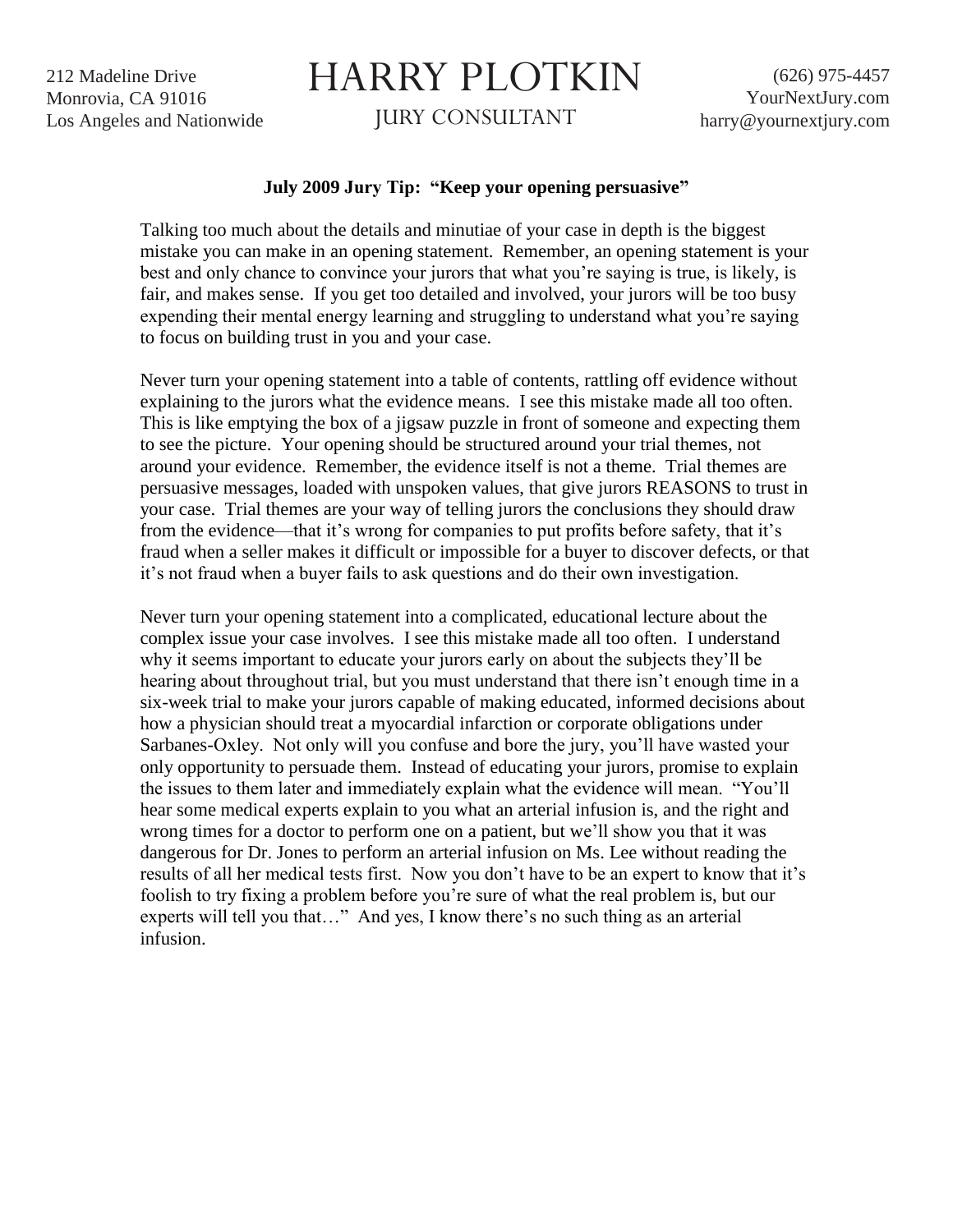Remember that cases are won and lost over how well your arguments agree with your jurors' values. Your jurors don't truly make decisions based on objective views of the evidence, so you should only use the details of your case as examples to show your jury the sense you're making or to discredit the opposing side's case. The details and minutiae of your case—perhaps the workings of a complex machine involved in a patent dispute or product defect allegation or an involved background story of an employee's work history or the unique workings of a company's employee evaluation program or progressive discipline procedures—distract jurors from your persuasive trial themes. When you get into lengthy explanations of the details of your case, you are getting stuck in a story within a story. At the end of your opening, your jurors might understand how something works, but they'll have less understanding of what you're arguing, what your messages are, and almost no understanding of why they should believe in your case.

It's often said that the most effective, interesting opening statement is a story, and there's some truth to that school of thought. If your case lends itself to an interesting narrative, storytelling is the most effective way to make your opening interesting to your jurors. Not every case lends itself to a storytelling narrative, though, and every opening statement should be about more than just a story. If, like many cases, yours involves a series of events rather than a continuous action, choose a central event that illustrates your main message and start your story there so that your jurors focus on it. And always conclude your storytelling with a moral of the story and the messages you need your jurors to focus on.

There is a time and a place for downloading the details to your jurors and focusing on the minutiae. Use your experts and your knowledgeable witnesses to explain complex concepts in a clear way to your jurors. Whether or not the jurors truly understand a trial's central concepts may not influence their decision-making, but whether or not the jurors BELIEVE they understand the concepts does matter to them. Jurors rarely come out of trials truly understanding the concepts—their deliberations are always marred by misconceptions, even about evidence you presented clearly—but jurors feel paralyzed and unable to reach verdicts when they don't BELIEVE they understand the concepts, so it's important to make the effort to educate them.

The next time you prepare an opening statement for a jury, focus on credibility, not on content. Assume that your jurors won't remember the details and minutiae of your case, because they probably won't. Make sure you're not overloading your jurors with facts, details, and explanations. Instead, make sure that you're distilling the essence of your evidence and the details of your case into clear, simple messages that agree with your jurors' values and beliefs.